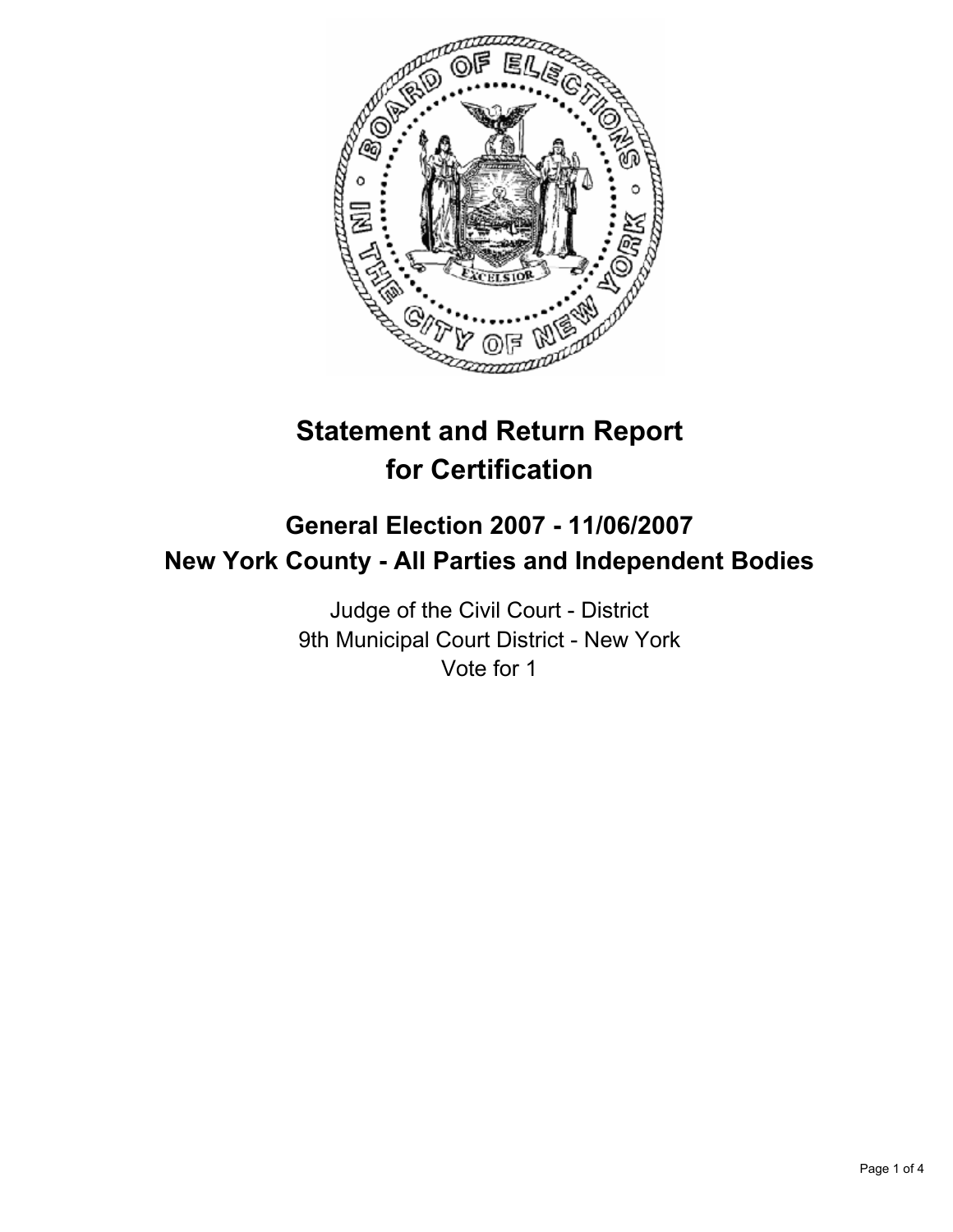

## **Assembly District 66**

| <b>PUBLIC COUNTER</b>            | 191 |
|----------------------------------|-----|
| <b>EMERGENCY</b>                 | 0   |
| ABSENTEE/MILITARY                | 9   |
| <b>AFFIDAVIT</b>                 | 5   |
| <b>Total Ballots</b>             | 205 |
| ANDREA MASLEY (DEMOCRATIC)       | 156 |
| ANDREA MASLEY (WORKING FAMILIES) | 19  |
| <b>Total Votes</b>               | 175 |
| Unrecorded                       | 30  |

#### **Assembly District 68**

| PUBLIC COUNTER                   | 89 |
|----------------------------------|----|
| <b>EMERGENCY</b>                 |    |
| ABSENTEE/MILITARY                |    |
| AFFIDAVIT                        |    |
| <b>Total Ballots</b>             | 93 |
| ANDREA MASLEY (DEMOCRATIC)       | 63 |
| ANDREA MASLEY (WORKING FAMILIES) | 5  |
| <b>Total Votes</b>               | 68 |
| Unrecorded                       | 25 |

#### **Assembly District 73**

| PUBLIC COUNTER                   | 787 |
|----------------------------------|-----|
| <b>EMERGENCY</b>                 | 2   |
| ABSENTEE/MILITARY                | 119 |
| <b>AFFIDAVIT</b>                 |     |
| <b>Total Ballots</b>             | 915 |
| ANDREA MASLEY (DEMOCRATIC)       | 626 |
| ANDREA MASLEY (WORKING FAMILIES) | 59  |
| ERIC COSTELLO (WRITE-IN)         |     |
| <b>Total Votes</b>               | 686 |
| Unrecorded                       | 229 |

#### **Assembly District 74**

| <b>PUBLIC COUNTER</b>            | 67 |
|----------------------------------|----|
| <b>EMERGENCY</b>                 |    |
| ABSENTEE/MILITARY                |    |
| AFFIDAVIT                        |    |
| <b>Total Ballots</b>             | 74 |
| ANDREA MASLEY (DEMOCRATIC)       | 51 |
| ANDREA MASLEY (WORKING FAMILIES) | 10 |
| <b>Total Votes</b>               | 61 |
| Unrecorded                       | 13 |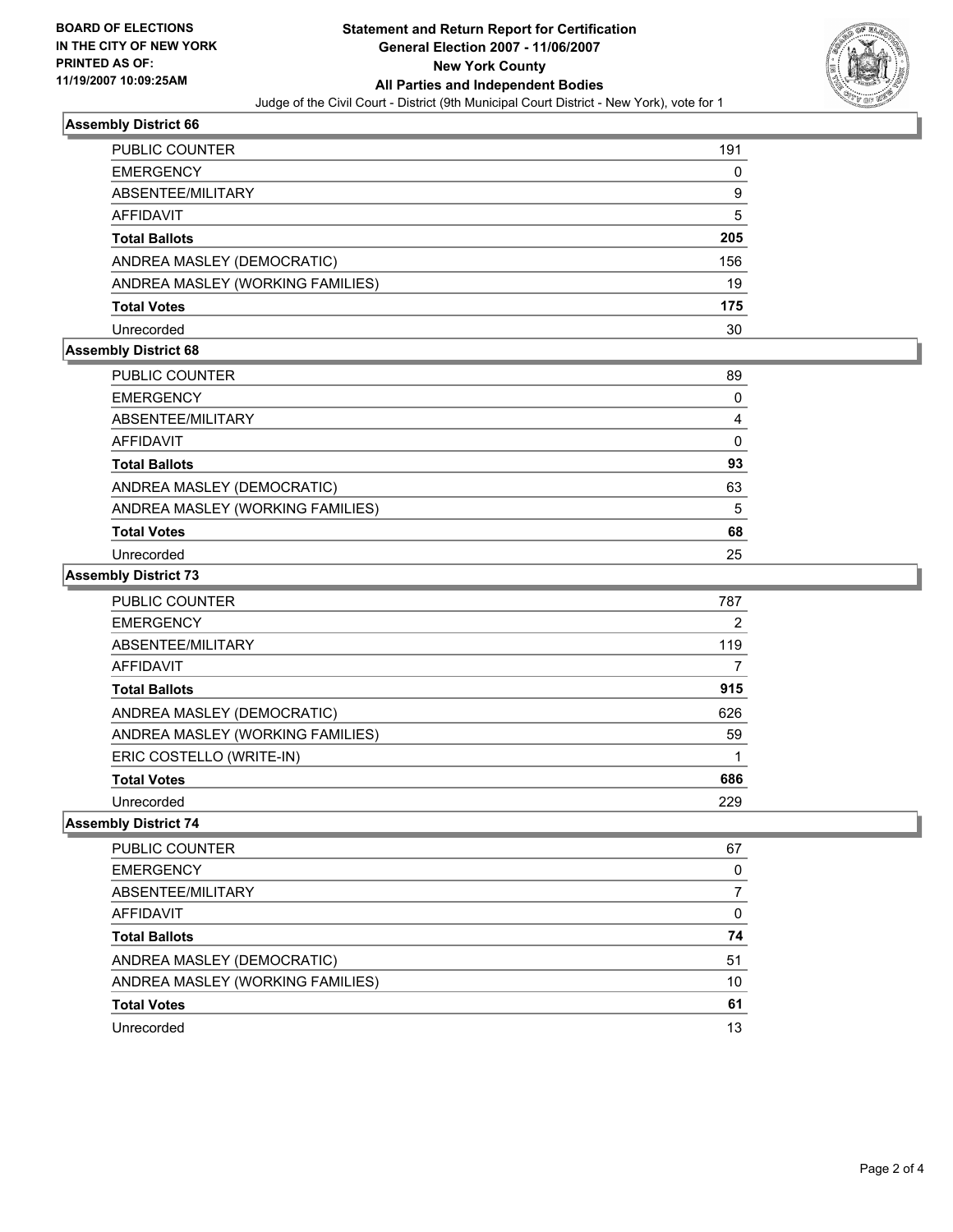

## **Assembly District 75**

| PUBLIC COUNTER<br>847                  |   |
|----------------------------------------|---|
| <b>EMERGENCY</b>                       | 0 |
| 54<br>ABSENTEE/MILITARY                |   |
| AFFIDAVIT                              | 9 |
| 910<br><b>Total Ballots</b>            |   |
| 624<br>ANDREA MASLEY (DEMOCRATIC)      |   |
| ANDREA MASLEY (WORKING FAMILIES)<br>88 |   |
| <b>GERALDINE FERRARO (WRITE-IN)</b>    |   |
| SEAN WISSMAN (WRITE-IN)                |   |
| 714<br><b>Total Votes</b>              |   |
| Unrecorded<br>196                      |   |